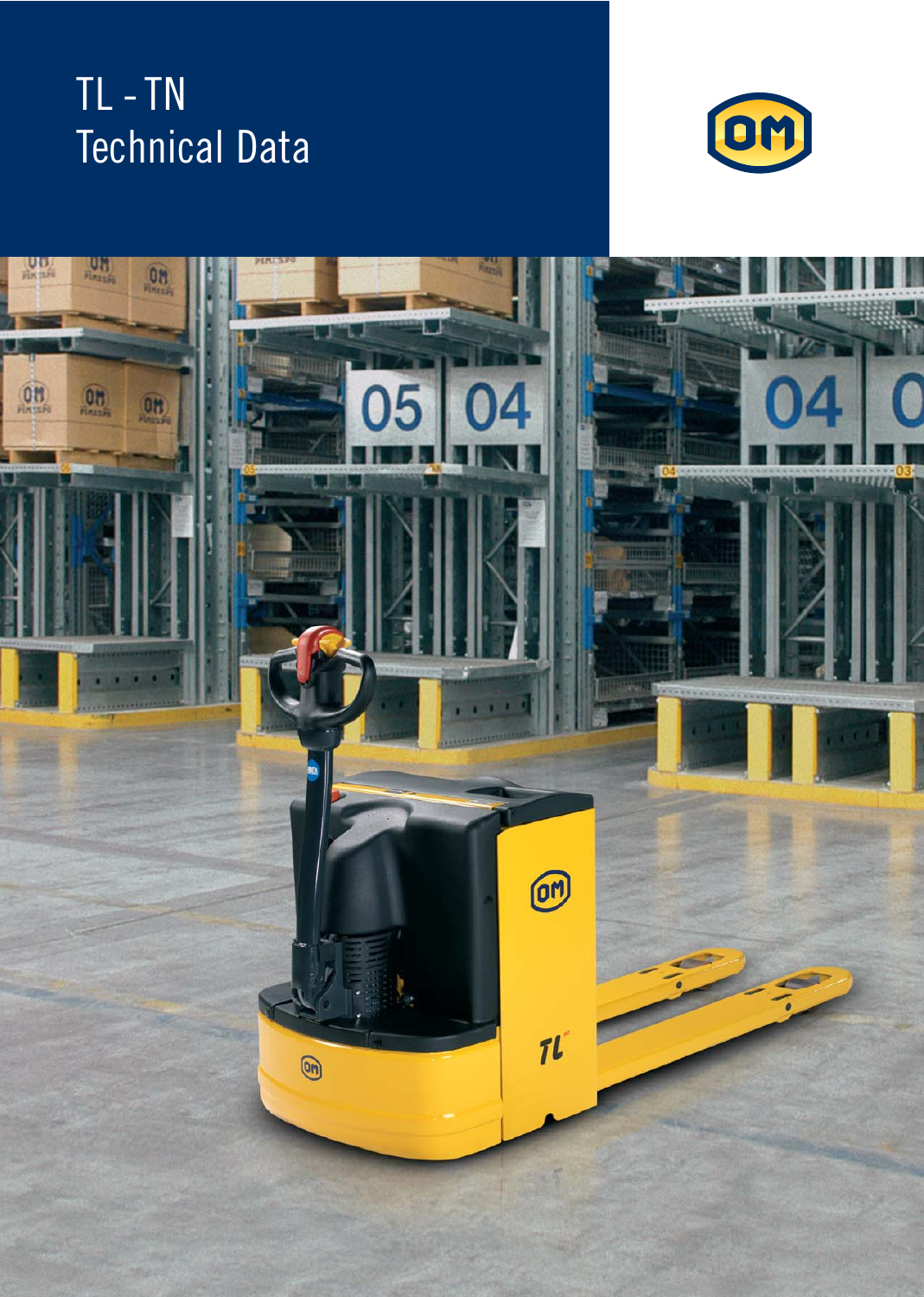## TL - TN Technical Data

VDI 2198

| Specification        | 1.1                                                                                                                                                             | Manufacturer                                                                                                                                                                                                                                                                                                                                                                                               |                   | <b>OM</b>    |                              | OM                                              |                              | <b>OM</b>                     |                      |  |
|----------------------|-----------------------------------------------------------------------------------------------------------------------------------------------------------------|------------------------------------------------------------------------------------------------------------------------------------------------------------------------------------------------------------------------------------------------------------------------------------------------------------------------------------------------------------------------------------------------------------|-------------------|--------------|------------------------------|-------------------------------------------------|------------------------------|-------------------------------|----------------------|--|
|                      | 1.2<br>Model designation<br>Power: battery. diesel, LPG, electric mains<br>1.3                                                                                  |                                                                                                                                                                                                                                                                                                                                                                                                            |                   |              | TL <sup>ac</sup> 16          |                                                 | TL <sup>ac</sup> 18          |                               | TL <sup>ac</sup> 20  |  |
|                      |                                                                                                                                                                 |                                                                                                                                                                                                                                                                                                                                                                                                            |                   |              | Electric                     |                                                 | Electric                     |                               | Electric             |  |
|                      | 1.4                                                                                                                                                             | Operation: manual, pedestrian, stand.on, seated, orderpicker<br>Load capacity<br>Load centre                                                                                                                                                                                                                                                                                                               |                   |              | Pedestrian                   |                                                 | Pedestrian                   |                               | Pedestrian           |  |
|                      | 1.5                                                                                                                                                             |                                                                                                                                                                                                                                                                                                                                                                                                            |                   | Q(t)         | 1,6                          |                                                 | 1,8                          |                               | $\overline{2}$       |  |
|                      | 1.6                                                                                                                                                             |                                                                                                                                                                                                                                                                                                                                                                                                            |                   | $c$ (mm)     | 600(1)                       |                                                 | 600(1)                       |                               | 600(1)               |  |
|                      | 1.8                                                                                                                                                             | Load distance                                                                                                                                                                                                                                                                                                                                                                                              |                   | $x$ (mm)     | 871                          |                                                 | 871                          |                               | 871                  |  |
|                      | 1.9                                                                                                                                                             | Wheelbase                                                                                                                                                                                                                                                                                                                                                                                                  |                   | $y$ (mm)     | 1239(2)                      | 1306 (3)                                        | 11239(2)<br>1306(3)          |                               | 1306 (3)             |  |
| Weights              | 2.1                                                                                                                                                             | Unladen weight                                                                                                                                                                                                                                                                                                                                                                                             |                   | kg           | 252                          | 261                                             | 252                          | 261                           | 261                  |  |
|                      | 2.2                                                                                                                                                             | Axle loading with load (front/rear)                                                                                                                                                                                                                                                                                                                                                                        |                   | kg           |                              | 672/1332 <sup>(2)</sup> 703/1370 <sup>(3)</sup> | 716/1488(2)                  | 745/1528(3)                   | 786/1687 (3)         |  |
|                      | 2.3                                                                                                                                                             | Axle loading without load (front/rear)                                                                                                                                                                                                                                                                                                                                                                     |                   | kg           | 322/82(2)                    | 371/102(3)                                      | 322/82(2)                    | 371/102(3)                    | 371/102(3)           |  |
| Wheels and           | 3.1                                                                                                                                                             | Tyres Rubber, Pneumatic shaped solid, Pneumatic, Polyurethane                                                                                                                                                                                                                                                                                                                                              |                   |              | Rubber                       |                                                 | Polyurethane                 |                               | Polyurethane         |  |
| <b>Tyres</b>         | 3.2                                                                                                                                                             | Tyre size, front                                                                                                                                                                                                                                                                                                                                                                                           |                   | mm           | 230x75/100x40                |                                                 | 230x75/100x40                |                               | 230x75/100x40        |  |
|                      | 3.3                                                                                                                                                             | Tyre size, rear                                                                                                                                                                                                                                                                                                                                                                                            |                   | mm           | 85 X 90                      |                                                 | 85 X 90                      |                               | 85 X 90              |  |
|                      | 3.5                                                                                                                                                             | Wheels, number front/rear $(x =$ driven)                                                                                                                                                                                                                                                                                                                                                                   |                   |              | $1x-2/2$                     |                                                 | $1x-2/2$                     |                               | $1x-2/2$             |  |
|                      | 3.6                                                                                                                                                             | Front axele width                                                                                                                                                                                                                                                                                                                                                                                          |                   | $b10$ (mm)   | $\sqrt{ }$                   |                                                 |                              |                               | $\sqrt{ }$           |  |
|                      | 3.7<br>Track width, rear                                                                                                                                        |                                                                                                                                                                                                                                                                                                                                                                                                            |                   | $b11$ (mm)   | 358/398/488                  |                                                 | 358/398/488                  |                               | 358/398/488          |  |
| Dimensions and       | 4.4                                                                                                                                                             | Lift height                                                                                                                                                                                                                                                                                                                                                                                                |                   | $h3$ (mm)    | 135                          |                                                 | 135                          |                               | 135                  |  |
| <b>Overall Sizes</b> | 4.9                                                                                                                                                             | Height of tiller arm in working position min./max.                                                                                                                                                                                                                                                                                                                                                         |                   | $h14$ (mm)   |                              | 762/1232<br>762/1232                            |                              |                               | 762/1232             |  |
|                      | 4.15                                                                                                                                                            | Lowered height                                                                                                                                                                                                                                                                                                                                                                                             |                   | $h13$ (mm)   | 85                           |                                                 | 85                           |                               | 85                   |  |
|                      | 4.19                                                                                                                                                            | Overall length                                                                                                                                                                                                                                                                                                                                                                                             |                   | $11$ (mm)    | 1693                         | 1760                                            | 1693                         | 1760                          | 1760                 |  |
|                      | 4.20                                                                                                                                                            | Length to face of forks                                                                                                                                                                                                                                                                                                                                                                                    |                   | $12$ (mm)    | 543                          | 610                                             | 543                          | 610                           | 610                  |  |
|                      | 4.21                                                                                                                                                            | Overall width                                                                                                                                                                                                                                                                                                                                                                                              |                   | $b1$ (mm)    | 710                          |                                                 | 710                          |                               | 710                  |  |
|                      | 4.22<br>Fork dimensions<br>4.25<br>Outside fork width<br>4.32<br>Ground clearance centre of wheelbase<br>4.33<br>Aisle width with pallets 1000 x 1200 crossways |                                                                                                                                                                                                                                                                                                                                                                                                            |                   | $s/e/l$ (mm) | 50/162/1150(4)               |                                                 | 50/162/1150 (4)              |                               | 50/162/1150 (4)      |  |
|                      |                                                                                                                                                                 |                                                                                                                                                                                                                                                                                                                                                                                                            |                   | $b5$ (mm)    | 520/560/650                  |                                                 | 520/560/650                  |                               | 520/560/650          |  |
|                      |                                                                                                                                                                 |                                                                                                                                                                                                                                                                                                                                                                                                            |                   | $m2$ (mm)    | 168                          |                                                 | 168                          |                               | 168                  |  |
|                      |                                                                                                                                                                 |                                                                                                                                                                                                                                                                                                                                                                                                            |                   | $Ast3$ (mm)  | 1793                         | 1860                                            | 1793                         | 1860                          | 1860                 |  |
| 4.34                 |                                                                                                                                                                 | Aisle width with pallets 800 x 1200 lengthwise                                                                                                                                                                                                                                                                                                                                                             |                   | Ast3 (mm)    | 1993                         | 2060                                            | 1993                         | 2060                          | 2060                 |  |
|                      | 4.35                                                                                                                                                            | Turning radius                                                                                                                                                                                                                                                                                                                                                                                             |                   | Wa (mm)      | 1464                         | 1531                                            | 1464                         | 1531                          | 1531                 |  |
| Performance          | 5.1                                                                                                                                                             | Travel speed                                                                                                                                                                                                                                                                                                                                                                                               | with/without load | km/h         | 16/6                         |                                                 | 16/6                         |                               | 16/6                 |  |
|                      | 5.2                                                                                                                                                             | Lift speed                                                                                                                                                                                                                                                                                                                                                                                                 | with/without load | m/s          | 0,035/0,040                  |                                                 | 0,035/0,041                  |                               | 0,035/0,041          |  |
|                      | 5.3                                                                                                                                                             | with/without load<br>Lowering speed                                                                                                                                                                                                                                                                                                                                                                        |                   | m/s          | 0,071/0,039                  |                                                 | 0,050/0,048                  |                               | 0,050/0,048          |  |
|                      | 5.7                                                                                                                                                             | Gradeability KB 30'<br>(with/without load)                                                                                                                                                                                                                                                                                                                                                                 |                   | %            | $\overline{\phantom{a}}$     |                                                 |                              |                               |                      |  |
|                      | 5.8                                                                                                                                                             | Max. gradeability KB 5'<br>(with/without load)                                                                                                                                                                                                                                                                                                                                                             |                   | $\%$         | $8^{(1)}/21^{(1)(5)}$        |                                                 | $7^{(1)}/21^{(1)(5)}$        |                               | $6,5$ (1)/21 (1) (5) |  |
|                      | 5.10                                                                                                                                                            | Service brake                                                                                                                                                                                                                                                                                                                                                                                              |                   |              | Electric                     |                                                 | Electric                     |                               | Electric             |  |
| Engine               | 6.1                                                                                                                                                             | Drive motor, S2 60 minute rating                                                                                                                                                                                                                                                                                                                                                                           |                   | kW           | $\mathbf{1}$                 |                                                 | 1                            |                               | $\mathbf{1}$         |  |
|                      | Lifting motor, S3 15% rating<br>6.2                                                                                                                             |                                                                                                                                                                                                                                                                                                                                                                                                            |                   | kW           | $\mathbf{1}$                 |                                                 | 1,2                          |                               | 1,2                  |  |
|                      | 6.3                                                                                                                                                             | Battery DIN 43531/35/36 A, B, C, no                                                                                                                                                                                                                                                                                                                                                                        |                   |              | British Standard DIN 43535 B |                                                 | British Standard DIN 43535 B |                               | DIN 43535 B          |  |
|                      | 6.4                                                                                                                                                             | Battery voltage/capacity at 5 hour rate                                                                                                                                                                                                                                                                                                                                                                    |                   | V/Ah         |                              | 24/110 (150) 24/160 (220-250)                   |                              | 24/110 (150) 24/160 (220-250) | 24/160 (220-250)     |  |
|                      | 6.5                                                                                                                                                             | <b>Battery weight</b>                                                                                                                                                                                                                                                                                                                                                                                      |                   | kg           |                              | 123 (152) 150 (212-217)                         |                              | 123 (152) 150 (212-217)       | 150 (212-217)        |  |
| Others               | 8.1                                                                                                                                                             | Drive control                                                                                                                                                                                                                                                                                                                                                                                              |                   |              | Eletronic                    |                                                 | Eletronic                    |                               | Eletronic            |  |
|                      | 8.4                                                                                                                                                             | Average noise lebel, driver's ear                                                                                                                                                                                                                                                                                                                                                                          |                   | dB(A)        | < 70                         |                                                 | < 70                         |                               | < 70                 |  |
|                      |                                                                                                                                                                 | 1) Value referred to fork length L= 1150 mm<br>5) For geometric limit<br>The values presented are to be taken as indicative<br>6) With DIN battery large 24V/330Ah (375 Ah)<br>2) With battery 24V/110/150Ah<br>3) With DIN Standard battery 24V/220 Ah (250AH)<br>7) With fork I= 980 mm<br>and not binding; they refer to the standard equipment<br>4) Refer to enclosed table for different fork lenght |                   |              |                              |                                                 |                              |                               |                      |  |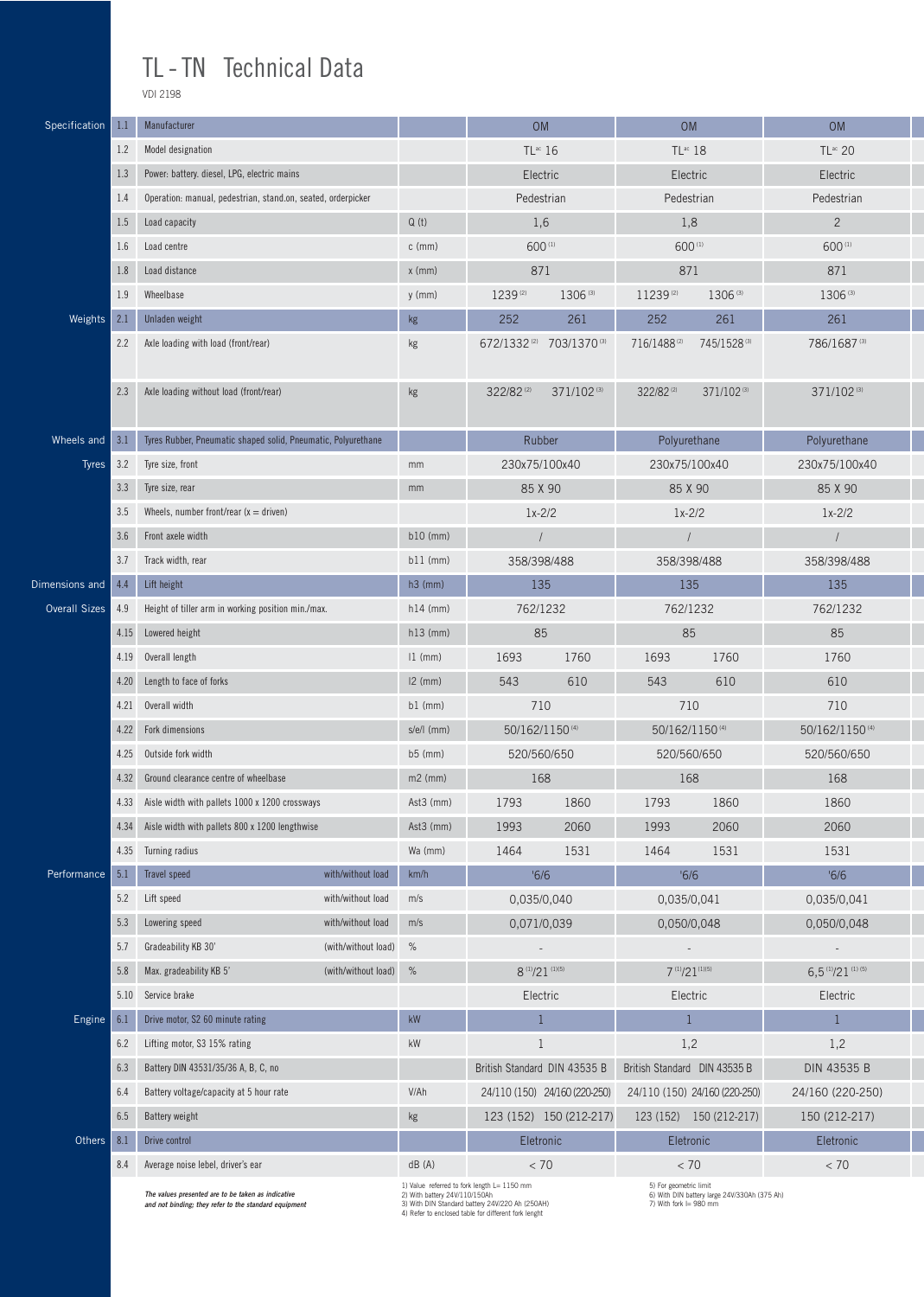| <b>OM</b>       |                                       | <b>OM</b>                            |                                     |  |  |  |  |
|-----------------|---------------------------------------|--------------------------------------|-------------------------------------|--|--|--|--|
| <b>TN 22</b>    |                                       | <b>TN 30</b>                         |                                     |  |  |  |  |
| Electric        |                                       | Electric                             |                                     |  |  |  |  |
| Pedestrian      |                                       | Pedestrian                           |                                     |  |  |  |  |
| 2,2             |                                       | 3                                    |                                     |  |  |  |  |
| 600(1)          |                                       | 600(1)                               |                                     |  |  |  |  |
| 872             |                                       |                                      | 872                                 |  |  |  |  |
| 1347            | 1419                                  | 1347                                 | 1419                                |  |  |  |  |
| 329             | 338                                   | 354                                  | 363                                 |  |  |  |  |
|                 | 854/1887 890/1936                     |                                      | 1037/2529 1065/2586                 |  |  |  |  |
|                 | $(860/1889)^{(3)}$ $(903/1940)^{(6)}$ | $(1043/2531)^{(3)}(1077/2591)^{(6)}$ |                                     |  |  |  |  |
|                 | 411/130  469/157                      | 432/134 490/161                      |                                     |  |  |  |  |
|                 | $(417/132)^{(3)}$ $(482/161)^{(6)}$   |                                      | $(438/136)^{(3)}$ $(503/165)^{(6)}$ |  |  |  |  |
| Polyurethane    |                                       | Polyurethane                         |                                     |  |  |  |  |
| 250/100         |                                       | 250/100                              |                                     |  |  |  |  |
| 85 X 90         |                                       | 85 X 70                              |                                     |  |  |  |  |
| $1x-2/2$        |                                       | $1x-2/4$                             |                                     |  |  |  |  |
|                 |                                       |                                      |                                     |  |  |  |  |
| 358/398/488     |                                       | 358/398/488                          |                                     |  |  |  |  |
| 135             |                                       | 135                                  |                                     |  |  |  |  |
| 1183/1380       |                                       | 1183/1380                            |                                     |  |  |  |  |
| 85              |                                       | 85                                   |                                     |  |  |  |  |
| 1819            | 1891                                  | 1819                                 | 1891                                |  |  |  |  |
| 671             | 743                                   | 671                                  | 743                                 |  |  |  |  |
| 710             |                                       | 710                                  |                                     |  |  |  |  |
| 50/162/1150 (4) |                                       | 50/162/1150(7)                       |                                     |  |  |  |  |
| 520/560/650     |                                       | 520/560/650                          |                                     |  |  |  |  |
| 168             |                                       | 168                                  |                                     |  |  |  |  |
| 1912(7)         | 1984(7)                               | 1912(7)                              | 1984(7)                             |  |  |  |  |
| 2112            | 2184                                  | 2112                                 | 2184                                |  |  |  |  |
| 1584            | 1656                                  | 1584                                 | 1656                                |  |  |  |  |
| 5,5/6           |                                       | 6/6                                  |                                     |  |  |  |  |
| 0,033/0,076     |                                       | 0,03/0,076                           |                                     |  |  |  |  |
| 0,045           |                                       | 0,045                                |                                     |  |  |  |  |
|                 |                                       |                                      |                                     |  |  |  |  |
|                 |                                       |                                      |                                     |  |  |  |  |
| Electric        |                                       | Electric                             |                                     |  |  |  |  |
| 1,2             |                                       | 2,5                                  |                                     |  |  |  |  |
| 2,2             |                                       | 2,2                                  |                                     |  |  |  |  |
| DIN 43535 B     |                                       | DIN 43535 B                          |                                     |  |  |  |  |
|                 | 24/220 (250) 24/330 (375)             |                                      | 24/220 (250) 24/330 (375)           |  |  |  |  |
|                 | 212 (220) 288 (305)                   |                                      | 212 (220) 288 (305)                 |  |  |  |  |
| Eletronic       |                                       | Eletronic                            |                                     |  |  |  |  |
| < 70            |                                       | < 70                                 |                                     |  |  |  |  |

ī



 $a/2$ 

| TL   |      |        |                                 |          |          |      |                             |          |
|------|------|--------|---------------------------------|----------|----------|------|-----------------------------|----------|
|      |      |        | <b>British Standard battery</b> |          |          |      | <b>DIN Standard battery</b> |          |
| mm   | c mm | $x$ mm | $v$ mm                          | $l_1$ mm | $W_a$ mm | y mm | $l_1$ mm                    | $W_a$ mm |
| 800  | 400  | 521    | 889                             | 1343     | 1114     | 956  | 1410                        | 1181     |
| 980  | 500  | 701    | 1069                            | 1523     | 1294     | 1136 | 1590                        | 1361     |
| 1150 | 600  | 871    | 1239                            | 1693     | 1464     | 1306 | 1760                        | 1531     |
| 1450 | 715  | 1171   | 1539                            | 1993     | 1764     | 1606 | 2060                        | 1831     |
| 1600 | 800  | 1321   | 1689                            | 2143     | 1914     | 1756 | 2210                        | 1981     |

 $Asf3$ 

| <b>TN</b> |        |        |                                 |          |              |                             |          |            |  |
|-----------|--------|--------|---------------------------------|----------|--------------|-----------------------------|----------|------------|--|
|           |        |        | <b>British Standard battery</b> |          |              | <b>DIN Standard battery</b> |          |            |  |
|           |        |        | Open platform                   |          |              | Open platform               |          |            |  |
| 1mm       | c mm   | $x$ mm | y mm                            | $l_1$ mm | $W_{a^*}$ mm | y mm                        | $l_1$ mm | $W_a$ * mm |  |
| 800       | 400    | 522    | 997                             | 1469     | 1234         | 1069                        | 1541     | 1306       |  |
| 980       | 500    | 702    | 1177                            | 1649     | 1414         | 1249                        | 1721     | 1486       |  |
| 1150      | 600    | 872    | 1347                            | 1819     | 1584         | 1419                        | 1891     | 1656       |  |
| 1450      | 715    | 1172   | 1647                            | 2119     | 1884         | 1719                        | 2191     | 1956       |  |
| 1600      | 800    | 1322   | 1797                            | 2269     | 2034         | 1869                        | 2341     | 2106       |  |
| 1980      | 1000   | 1702   | 2177                            | 2649     | 2414         | 2249                        | 2721     | 2486       |  |
| 1980 pc   | 1000   | 1354   | 1829                            | 2649     | 2066         | 1901                        | 2721     | 2138       |  |
| 2160      | 1072,5 | 1882   | 2357                            | 2829     | 2594         | 2429                        | 2901     | 2666       |  |
| 2160 pc   | 1072,5 | 1534   | 2009                            | 2829     | 2246         | 2081                        | 2901     | 2318       |  |
| 2400      | 1200   | 2122   | 2597                            | 3069     | 2834         | 2669                        | 3141     | 2906       |  |
| 2400 pc   | 1200   | 1774   | 2249                            | 3069     | 2486         | 2321                        | 3141     | 2558       |  |

 $*$  Based on tiller in vertical position (Tiller active in vertical position)

 $a/2$